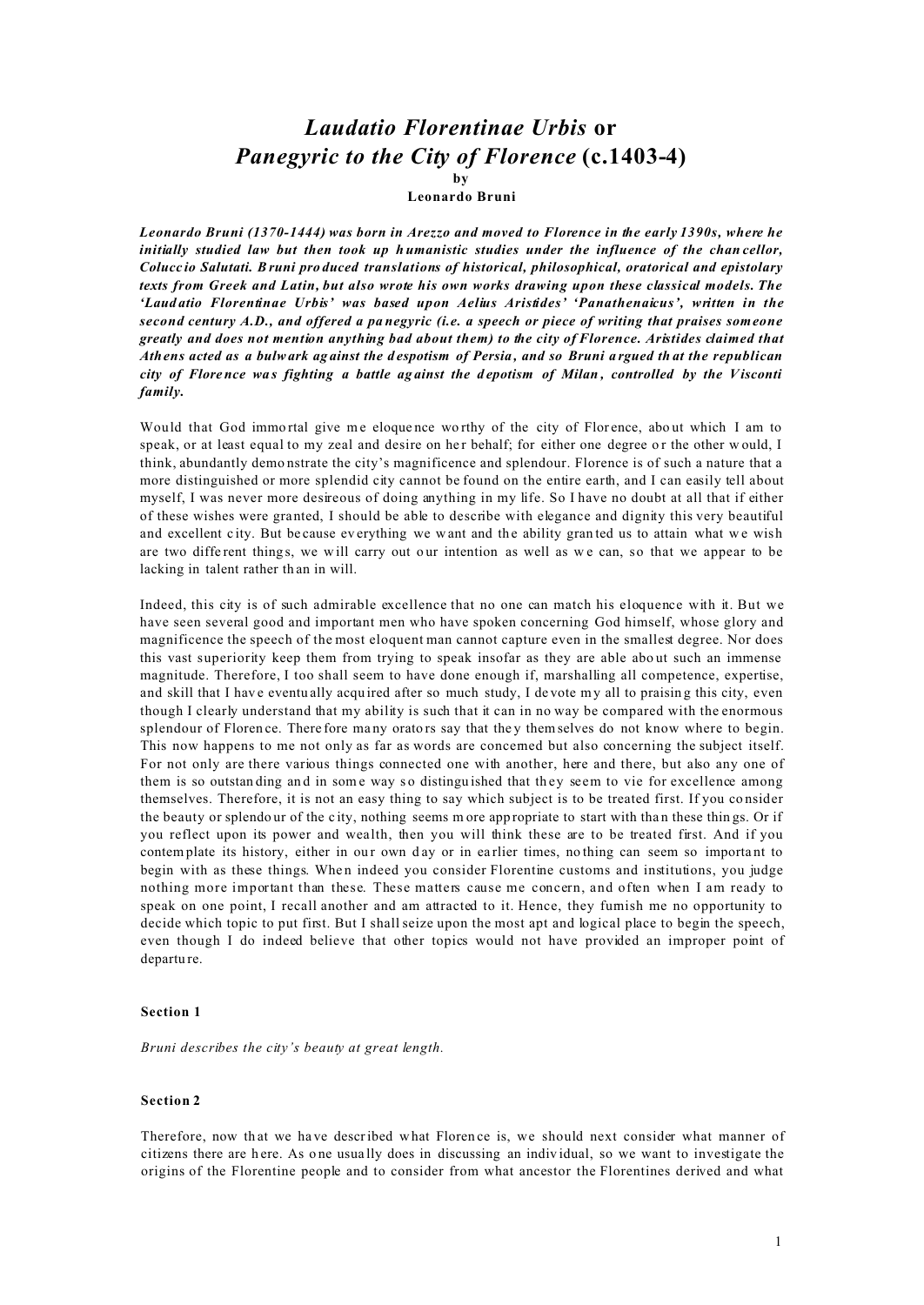they have accomplished at home and abroad in every age. As Cicero says: 'Let's do it this way, let's begin at the beginning.'

What, therefore, was the stock of these Florentines? Who were their progenitors? By what mortals was this outstanding city founded? Recognize, men of Florence, recognize your race and your forebears. Consider that you are, of all races, the most renowned. For other peoples have as foreb ears refugees or those banished from their fathers' homes, peasants, obscure wanderers, or unknown founders. But your founder is the Rom an peop le—the lord and conqueror of the entire world. Immortal God, you have conferred so many good things on this one city so that everything—no matter where it happens or for what purpose it was ordained— seems to redound to Florence's benefit.

For the fact that the Florentine race arose from the Roman people is of the utmost importance. What nation in the entire world was ever more distinguished, more powerful, more outstanding in every sort of excellence than the Roman pe ople? Their deeds are so illustrious that the greatest feats done by other men seems like child's play when compared to the deeds of the Romans. The ir domin ion was equal to the entire world, and they governed with the greatest competence for many centuries, so that from a single city comes more examples of virtue than all other nations have been able to produce until now. In Rome there have been innumerable men so outstanding in every kind of virtue that no other nation on earth has ever been equal to it. Even omitting the names of many fine and outstanding leaders and heads of the Senate, where do you find, except in Rome, the families of the Publicoli, Fabricii, Corrun cani, Dentati, Fabii, Decii, Camilli, Pauli, Marcelli, Scipiones, Catones, Gracchi, Torquati, and Cicerones? Indeed, if you are seeking nobility in a founder you will never find any people nobler in the entire world than the Roman people; if you are seeking wealth, none more opulent; if you want grandeur and magnificence, none more outstanding and glorious; if you seek extent of dominion, there was no people on this side of the ocean that had not been subdued and brought under Rome's power by force of arms. Therefo re, to you , also, men of Floren ce, belon gs by he reditary rig ht dominion over the entire world a nd possession o f your p arental lega cy. From this it follows that all wars that are waged by the Floren tine peop le are most just, and this people can never lack justice in its wars since it necessarily wages war for the defence and recovery of its own territory. Indeed, these are the sorts of just wars that are permitted by all laws and legal systems. Now, if the glory, nobility, virtue, grandeur, and magnificence of the parents can also make the sons outstanding, no people in the entire world can be as worthy of dignity as are the Florentines, for they are born from such parents who surpass by a long way all mortals in every sort of glory. Who is there among men who would not readily acknowledge themselves subjected to the Roman people? Indeed, what slave or freedman strives to have the same dignity as the children of his lord or master, or hopes to be chosen instead of them? It is evident that it is no trifling ornament to the city of Florence to have had such an outstanding creator and founder for itself and its pe ople.

But at what point in history did the nation of the Florentines arise from the Romans? Now I believe that in the case of royal successions there is a custom observed by most peoples, namely, that the person who is finally declared to be heir to the king must be born at the time his father possessed the royal dignity. Those offspring who are born either before or after are not considered to be the sons of a king, nor are they permitted to have the right of succession to their father's kingdom. Surely whoever rules when in his best and most flourishing condition also accomplish his most illustrious and glorious deeds. Indeed, it is evident that, for whatever reasons, p rospero us times stimulate m en's minds and call forth great spirits, so that at such moments in history great men are able to do only what is important and glorious, and wh at is accom plished th en is alwa ys espec ially outstan ding.

Accordingly, this very noble Roman colony was established at the very moment when the dominion of the Roman people flourished greatly and when very powerful kings and warlike nations were being conquered by the skill of Roman aims and by virtue. Carthage, Spain, and Corinth were levelled to the ground; all lands and seas acknowledged the rule of these Romans, and these same Romans suffered no harm from any foreign state. Moreover, the Caesars, the Antonines, the Tiberiuses, the Neros—those plagues and destroyers of the Roman Republic—had not yet deprived the people of their liberty. Rather, still growing there was that sacred and untrampled freedom that, soon after the founding of the colony of Florence, was to be stolen by those vilest of thieves. For this reason I think something has been true and is true in this city more than in any other; the men of Florence especially enjoy perfect freedom and are the greatest enem ies of tyrants. So I believe that from its very founding Florence conceived such a hatred for the destroyers of the Roman state and underminers of the Rom an Rep ublic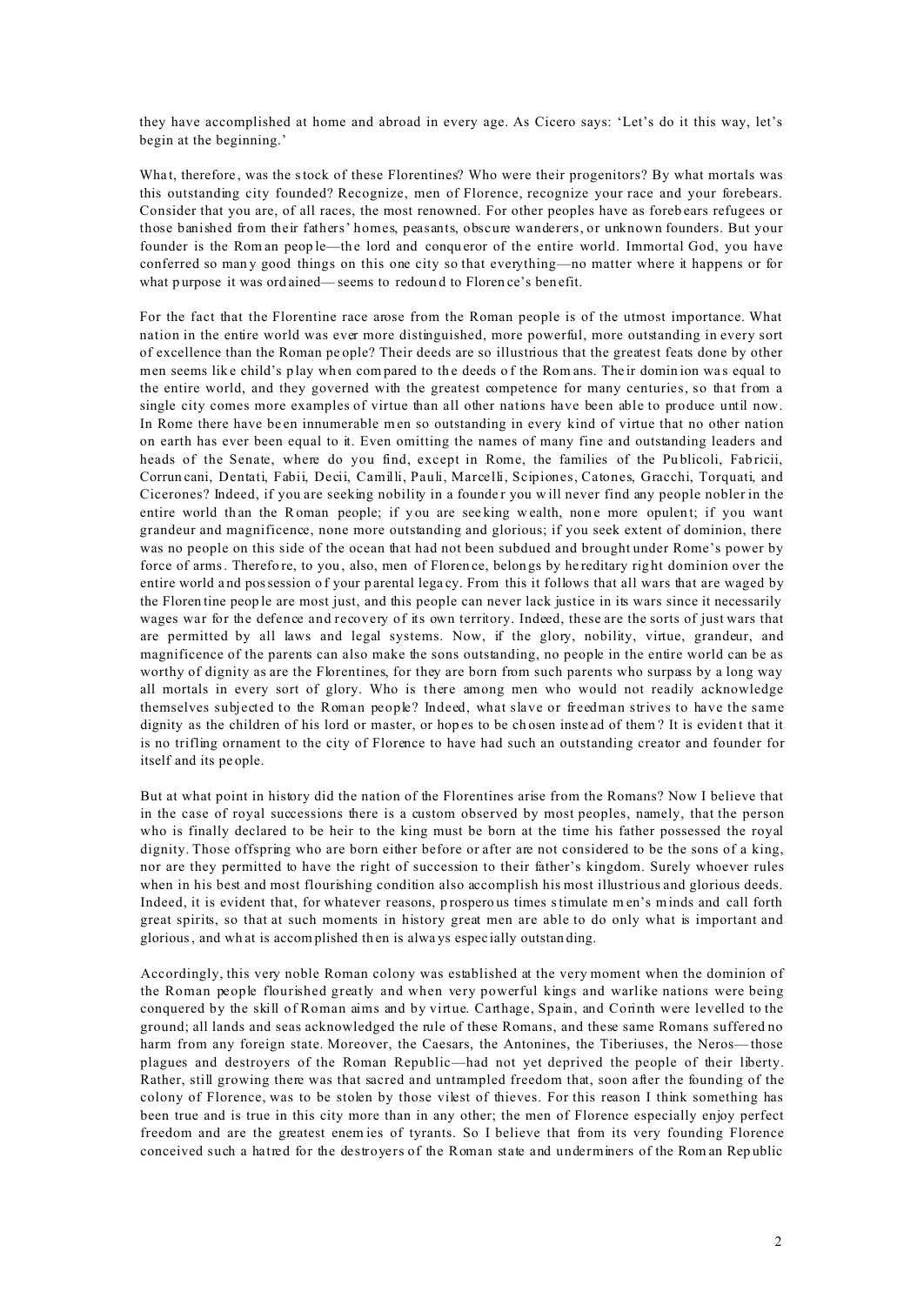that it has never forgotten to this very day. If any trace of or even the names of those corrupters of Rome have su rvived to the presen t, they are h ated and scorned in Floren ce.

Now this interest in republicanism is not new to the Floren tine peop le, nor did it b egin (as so me peo ple think) only a short time since. Rather, this struggle against tyranny was begun a long time ago when certain evil men undertook the worst crime of all—the destruction of the liberty, honour, and dignity of the Roman people. At that time, fired by a desire for freedom, the Florentines adopted their penchant for fighting and their zeal for the republican side, and this attitude has persisted down to the present day. If at other times these political factions were called by different names, still they were not really different. From the beginning Florence has always been united in one and the same cause against the invaders of the Roman state and it has constantly persevered in this policy to the present time. By Jove, this was caused by a just hatred of tyranny more than by the well-deserved respect due to the ancient fatherland. For who could bear that the Roman state, acquired with the kind of virtue that Camillus, Publicola, Fabricius, Curtius, Fabius, Regulus, Scipio, Marcellus, the Catos, and countless other very honourable and chaste men displayed, fell into the hands and under the domination of Caligula and other monsters and vile tyrants who were innocent of no vice and redeemed by no virtue? To excel in this these monsters were in a competition of mighty pro portions, striving with all their power.

## *Bruni discusses the 'crimes' against the Roman citizens committed by the Roman emperors such as Caligula and Julius Caesar, wh o stamped down on freedom and indulged in terrible sins and vices.*

But to what end? someone will ask. Really there are two reas ons: first, to show that Florence has not, without good cause, developed its political allegiances; and second, to make it understood that at the time when Florence was founded the city of Rome flourished greatly in power, liberty, genius, and especially with great citizens. Now; after the Republic had been subjected to the power of a single head, 'those outstanding minds vanished,' as Tacitus says. So it is of importance whether a colony was founded at a later date, since by then all the virtue and nobility of the Romans had been destroyed; nothing great or outstanding could be conveyed by those who left the city.

Since Florence had as its founders those who were obeyed everywhere by everyone and dominated by their skill and military prowess, and since it was founded when a free and unconqu ered Ro man p eople flourished in power, nobility, virtues, and genius, it can not be doubted at all that this one city not only stands out in its beauty, architecture, and appropriateness of site (as we have seen), but that Florence also grea tly excels b eyond all other cities in the dignity and no bility of its orig in.

#### **Section 3**

Since Florence derives from such noble forebears, it has never allowed itself to be contaminated by sloth and cow ardice, nor has it been content to bask in the glory of its progenitors or rest on its laurels at ease and leisure. Since it was born to such an exalted station, Florence has tried to accomplish those things that every one exp ected and desired it to do. Thus, Florence imitated its founders in every kind of virtue, so that in everyone's judgment the city seemed completely worthy of its fine reputation and traditions.

Moreover, Florence did not refrain from fighting to show that it stood out amon g the leaders of Italy. It gained for itself dominion and glory not by deceit or trickery, not by covering itself with crimes and fraud, but by wise policies, by a willingness to face dangers, by keeping faith, integrity, steadfastness, and, above all, by upholding the rights of weaker peoples. Nor did Florence strive to excel only in riches; it sought to promote its industry and magnificence even more. Nor did it consider it better to be superior in power than in justice and humanity. With these qualities in mind, Florence strove to be the greatest of states; with these it acquired its authority and its glory. If Florence had not followed this policy, it wisely and truly knew that it would be falling away from the virtues of its ancestors and that its noble fo rebears w ould be more of a burden than an honour.

*Bruni digresses briefly to arg ue that he is not writing the text to curry favour with the people (though he wishes to be loved as muc h as any one else) but rather out of genuine wonderment at the beauty and magnificence of Florence. He fears that he will incur the aimosity of the enemies of Florence but takes heart in th e truth of his words, even if his critics might assume th at he is bein g dishon est.*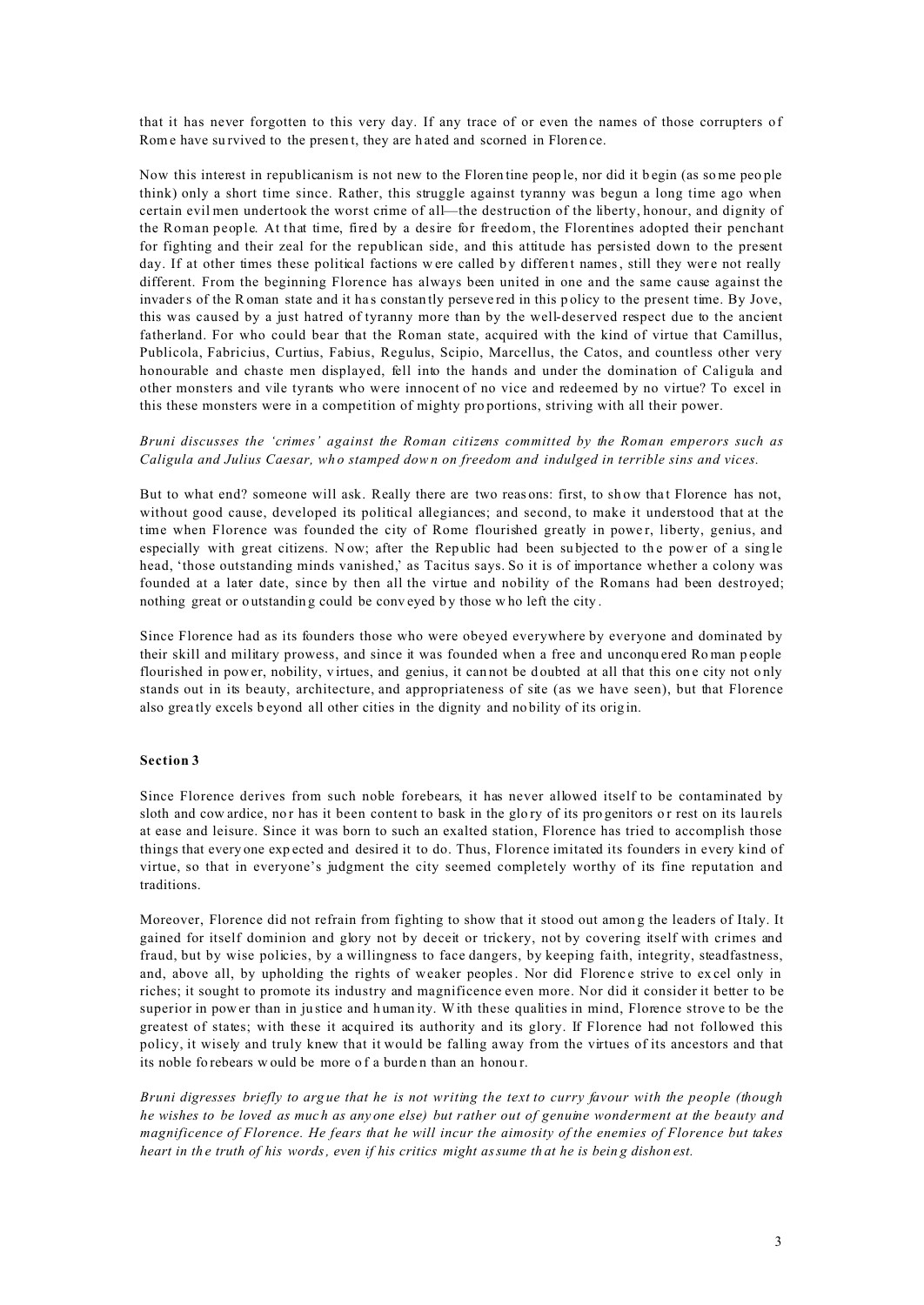Now if my auditors want to comprehend how outstanding a city Florence is (and I have justifiably praised it at length), let them travel through the entire world and select any city they wish and co mpare it with Florence – not just in splendour and architecture (although in these things Florence is unrivalled in the whole world), nor just in nobility of its citizens (though all other cities cede to Florence first place in this category), but in virtues and accomplishments as well. If they will do these thing s they w ill begin to understand what a difference there is between Florence and other cities, for they will find no other city th at can com pare in an y of these praisew orthy cate gories to o ur Floren ce.

I have said 'any,' and so I shall prove it forthwith. If they find some city that is judged in the common opinion of men to stand o ut in some kind of virtue, let them give proof of that same quality in which the city is said to excel. I do not think they will find any city that, even in its own specialty, is not inferior to Florence. In short, a city cannot be found that equals Florence in any given category – not in devoutness of belief, nor in economic might, nor in concern for fellow citizens, nor in the ach ievements of its people. Let them enter in this competition whatever city th ey like; Flo rence w ill take on all challengers. Let them search throughout the entire world for a city that is thought to possess great glory in one special kind of activity, and let there be a comparison of the most outstanding accomplishments in the field in which their city appears to excel; they will be unable to find anything – unless they simply want to deceive themselves – in which Florence is not far superior. Indeed, the excellence of this city is a real marvel, and as a city worthy of praise in every kind of activity, it is really without equal.

Now I'm not going to discuss practical wisdom, a quality that everyone has always conceded to Florence in any case and that we have always seen practiced here with great capacity. Was there ever such beneficence as this city has displayed and displays now? For this quality seems intended to help as many as possible, and all have heard of the city's liberality, especially those who have needed it most. Because of Florence's reputation for generosity, all those who were exiled from their homeland and uprooted by seditious plots, or dispossessed on account of the envy of their fellow citizens, have always come to Florence as to a safe haven and unique sort of refuge. Hence there is no one in the whole of Italy who does not consider himself to possess dual citizenship, the one of the city to which he natura lly belongs, the other of the city of Florence. As a result Florence has indeed become the common homeland and quite secure as ylum for all of Italy. Here everyone, when he has need, comes and is received by the Florentines with complete goodwill and supreme generosity. Indeed, the zeal for genero sity and concern for others are so great in this state that these qualities seem to cry ou t in a loud voice and are openly acknowledged by everyone. Hence, no one will ever think that he really lacks a homeland so long as the city of Florence continues to exist. The acts of generosity perform ed actually are even greater than this policy might seem to require, for exiles are not only received with a welcome hand if they are not completely unworthy but also are often helped with gifts in kind and in money. Maintained by such gifts, the exiles can remain in Florence with com plete dignity or, if they prefer, they can return to their own homeland and try and recover their property these. Are these not the facts? Have even the malcontents of Italy ever dared to deny it? No, this policy has been witnessed by an almost infinite number of people who, when they had been struck with poverty at home or had been exiled from their own cities, were helped from the pub lic treasury and were restored to th eir homeland by the g oodw ill of the city of Florenc e.

There is, further, the example of many cities that, when they were oppre ssed by the conspiracies of neighbouring states or the violence of domestic tyrants, were sustained by Florentine advice, aid, and money and thus brought through a difficult crisis. I shall omit the embassies sent wherever trouble has broken out to reconcile opposing viewpoints, for indeed this city has always been very prompt to use its authority in reconciliation. Can a city that has undertaken so much for the benefit of neighbouring states not be called beneficent? Can it really be praised enough for its great virtue and many achievements? Florence has never tolerated injuries to other cities, nor has it ever allowed itself to be an idle onlooker while other states were in trouble. First Florence always tries with all its might and moral authority to settle disputes through negotiations and, if it can, to reco ncile differe nces to persuade the parties to make peace. But if this cannot be accomp lished, Florence always aids the weaker party, which has been threatened or harmed by the more powerful. Thus, from the very beginning Florence has always extended its protection to the weaker states, as though it considered its duty to ensure that no people in Italy would ever suffer destruction. Therefore, Florence has never in its history been led by a desire for leisure or has it, because of fear, allow ed any o ther state to su ffer great h arm. N or did it think that it had the right to remain at ease and at peace while any other city or ally or friendly state or neutral nation w as in dan ger. Rath er, Floren ce has alw ays imm ediately stirre d itself, taken up the cause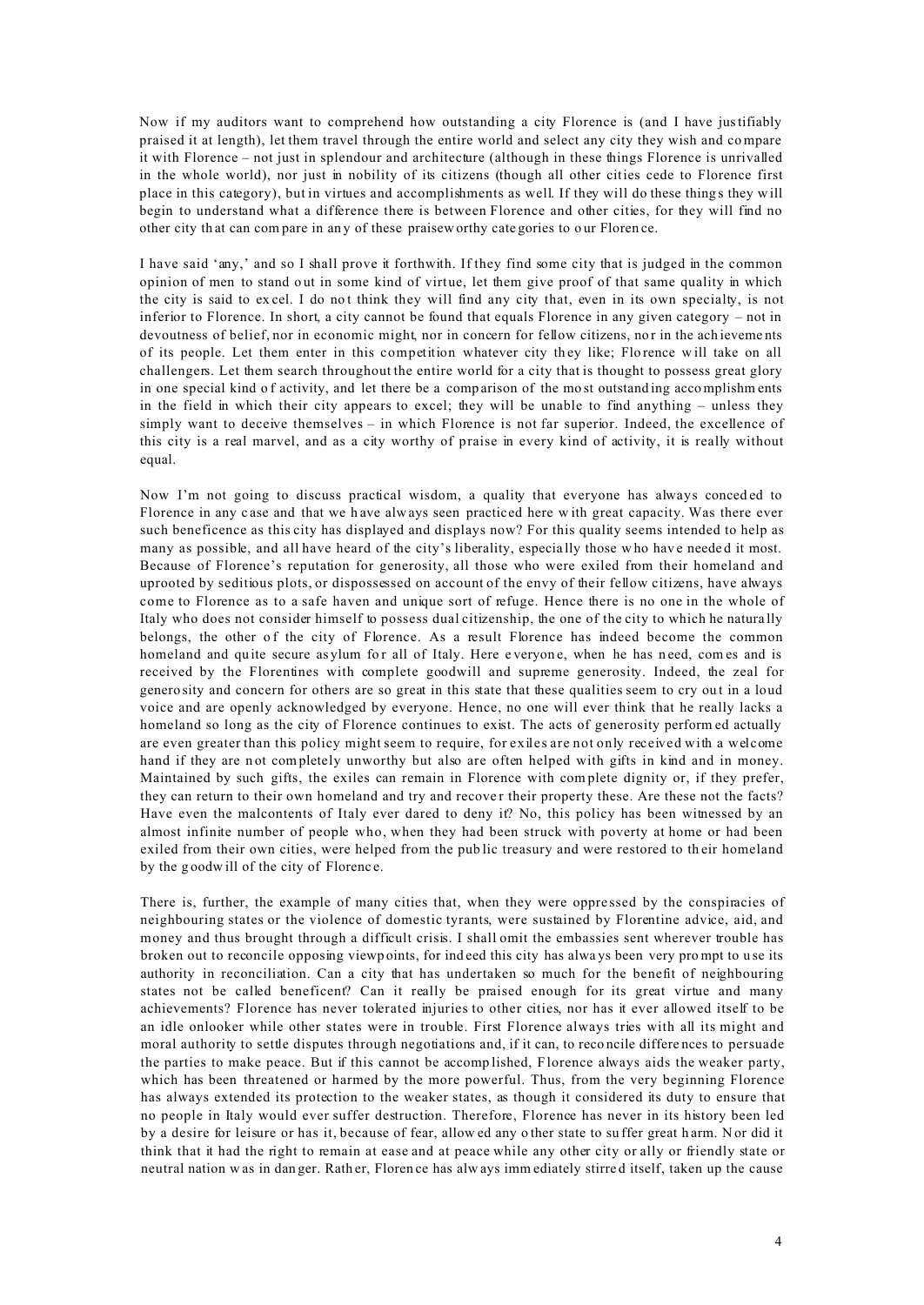of other cities, and shielded them from attack. Thus it has protected those states that seemed to be lost and aid ed them with tro ops, money, and eq uipm ent.

Who, therefore, could ever praise Florence enough for its beneficence and liberality? What city in the entire world can surpass Florence in this sort of achievement? Has not Florence expended vast sums and undertaken incredible risks for the defence of other states? Has it not protected many states when they were in danger? Since Florence has defended those states in time of peril, they have naturally begun to acknowledge it as their patron. And since Florence has become such a patron, who will deny that it surpasses other cities in dignity, might, economic power, and authority?

*Bruni praises the loyalty that Florence has shown towards its allies and its contempt for danger which is the most outstand ing of all Roman virtues: he illustrates this with recent examples of Florentine military escapades, emphasising the fact that these were fought for the benefit of others more than its own p rofit*.

It has been not simply to this or that city that Florence has shown its beneficence but to the whole of Italy. Indeed, it would be judged properly an act of small import if Florence has under- taken these endeavours only for its o wn safe ty, but it is a glorious matter if a great many states have known and enjoyed the benefits of the Florentines' efforts. Indeed, it is a fact that Florence has always been motivated by a desire to protect the safety of neighbouring cities that found themselves at war. Whenever such a state was threatened by some neighbouring tyrant or the greedy desires of a nearby republic. Florence always opposed the aggressor, so it has always been dear to everyone that Florence treated these states as its own homeland and fought for the liberty of all Italy. Nor indeed would Florence, so motivated, have accomplished its goal except that many times the pious and just will of God favoured the course of action taken by this city. I do not want to go back to old examples but, rather, shall relate what our own age has just seen. I think that it is obvious in any case that the whole of Italy has been liberated from the yoke of servitude by F lorence on more than one occasion.

*Bruni argues that Florence has recently pre vented the duke of Lombardy (ie the Visconti ruler of Milan) from conqu ering Italy. But the Republic has never become inflated by its success.*

# **Section 4**

As Florenc e is admirable in for eign affairs, so it has ou tstanding civil institutions and laws. Now here else do you find such internal order, such neatness, and such harm onious cooperation. There is proportion in strings of a harp so that when they are tightened, a harmony results from the different tones; nothing could be sweeter or more pleasing to the ear than this. In the same way, this very prudent city is harmonized in all its parts, so there results a single great, harmonious constitution whose harmo ny pleas es both the eyes and minds of men. There is nothing here that is ill proportioned, nothing improper, nothing incongruous, nothing vague; everything occupies its proper place, which is not only clearly de6ned but also in right relation to all the other elements. Here are outstanding officials, outstanding magistrates, an outstanding judiciary, and outstanding social classes. These parts are so distinguished so as to serve the supreme power of Florence, just as the Roman tribunes used to serve the emp eror.

Now, first of all, great c are is taken so that justice is held mo st sacred in the city, for without justice there can be no city, nor would Florence even be worthy to be called a city. Next there is provision for freedom, without which this great people would not even consider that life was worth living. These two principles are joined (almost as a stamp or goal) to all the institutions and statutes that the Florentine govern ment h as created .

Indeed, the magistracies were created to carry out justice; they have been empow ered to punish criminals and especially to ensure that there is no one in Florence who stands above the law. Thus, all conditions of men must su bmit to the decisions of these m agistracies, a nd they must pa y due re spect to the symbols of these offices. In many ways care has been taken that these upho lders of the law to whom great power has been entrusted do not come to imagine that, instead of the custodianship of the citizens, a tyrannical post has been given to them. Many provisions are made so that these magistrates do not lord it over others or undermine the great freedom of the Florentines. First of all, the chief magistracy that is commonly viewed as possessing the sovereignty of the state is controlled by a system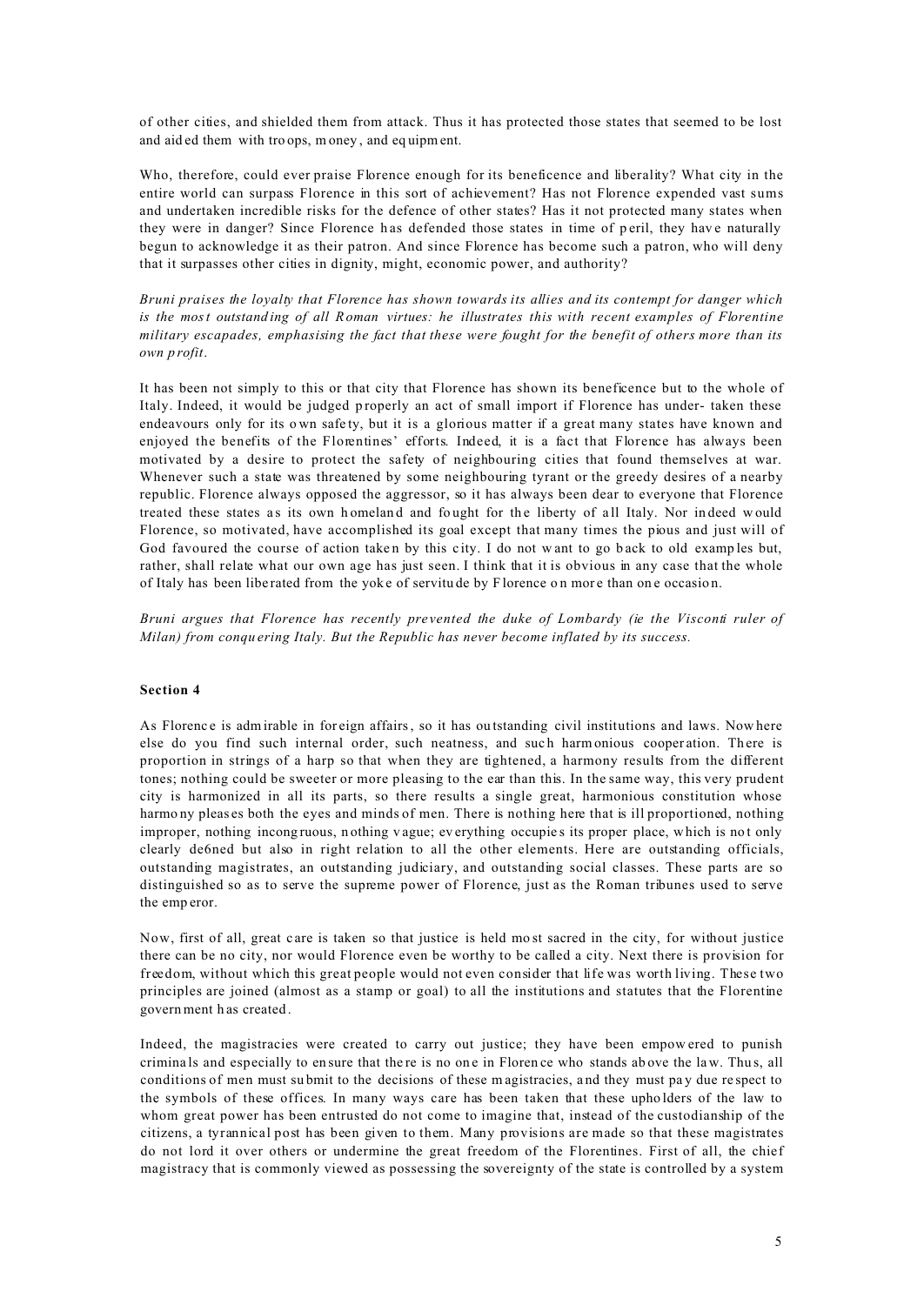of checks and balances. Hence there are nine magistrates instead of one, and their term is for two months, not for one year. This method of governing has been devised so that the Florentine state may be well governed, since a majority will correct any errors in judgment, and the short terms of office w ill curb any possible insolence. Moreover, the city is divided into four quarters so that each section can never lack its ow n represe ntative, and from ea ch quarte r two men are elected. And these men are not chosen by chance, but they have the approval of the citizens for a long time and are judged worthy of such a g reat hono ur. Now , in addition to these eight citizens, the task of governing the state is entrusted to one man, outstanding in virtue an d autho rity and ch osen in ro tation from these sam e quarters. He is the chief of the prorate and bears the standard that is the symbol of the rule of justice over unruly men. The nine men, to whom the government of Florence is entrusted, can live nowhere except in the Palazzo Vecchio, so that they may be in a better position to govern the city. They are not to appear in public without their sergeants, for their dignity demands that they be treated with respect. Indeed, because it sometimes happens that there is a need for a larger council, the Twelve Good M en are added to discuss p ublic matters togeth er with the nine priors. Besides, to these are joined the standard-bearers of the Companies whom the whole population supports and follows since it is necessary to protect liberty with arms. These standard-bearers are also part of the council, and, like the higher magistrates, they are elected by quarter. They hold office for a term of four months.

These three colleges do not have power over all matters to be decided. A great many decisions, once they have been approved by these magistracies, are referred to the Council of the People and Council of the Commune for final actio n. Floren ce thinks th at what c oncerns many ought to be decided by the action of the whole citizen-body acting according to the law and legal procedure. In this way liberty flourishes and justice is preserved in this most holy city. In this system nothing can be resolved by the caprice o f any sing le man a cting in op position to the judgm ent of so m any men.

#### *Bruni continues to describe the intricacies of the Florentine constitution*.

Therefore, under these magistracies this city has been governed with such diligence and competence that one could not find better discipline even in a household ruled by a solicitous father. As a result, no one here has ever suffe red any harm, an d no on e has eve r had to alien ate any p roperty e xcept w hen he wanted to. The judges, the magistrates are always on duty; the courts, even the highest tribunal is open. All classes of m en can be brought to trial; laws are made prudently for the comm on good, and they are fashioned to help the citizens. There is no place on earth where there is grea ter justice op en equa lly to everyone. Nowhere else does freedom grow so vigorously, and nowhere else are rich and poor alike treated with such equality. In this one also can discern Florence's great wisdom, perhaps greater than that of other cities. Now when very powerful men, relying on their wealth and position, appear to be offending or harm ing the w eak, the gov ernme nt steps in and exacts heavy fines and penalties from the rich. It is consonant with reason that as the status of men is different, so their penalties ought to be different. The city has judged it consistent with its ideals of justice and prudence that those who have the most need should also be helped the most. Therefore, the different classes are treated according to a certain sense of equity; the upper class is protected by its wealth, the lower class by the state, and fear of punishment defends both. From this arises the saying that has been directed very often against the more powe rful citizens w hen they have thre atened the lower cla sses; in such a case the members of the lower class say: 'I also am a Florentine citizen.' With this saying the poor mean to point out and to warn dearly that no one should malign them simply because they are weak, nor should anyone threaten them with harm simply because someone is powerful. Rather, everyone is of equal rank since the Florentin e state itself has promised to pro tect the less po werful.

## *Florence extends the same pro tections to foreigners*.

Now what shall I say of the persuasiveness of their speech and the elegance of their discourse? Indeed, in this category the Florentines are the unquestioned leaders. All of Italy believes that this city alone possesses the dearest and purist speech. All who wish to speak well and correctly follow the example of the Florentine manner of speech, for this city possesses men who are so expert in their use of the common vernacular language that all others seem like children compared to them. The study of literature – and I don't mean simply mercantile and vile writings but that which is especially worthy of free me n – wh ich alwa ys flourish es amo ng ever y great pe ople, gro ws in this c ity in full vigo ur.

Therefore, what ornament does this city lack? What category of endeavor is not fully worthy of praises and grandeur? What about the quality of the fore bears? W hy are the y not the d escend ants of the Roman